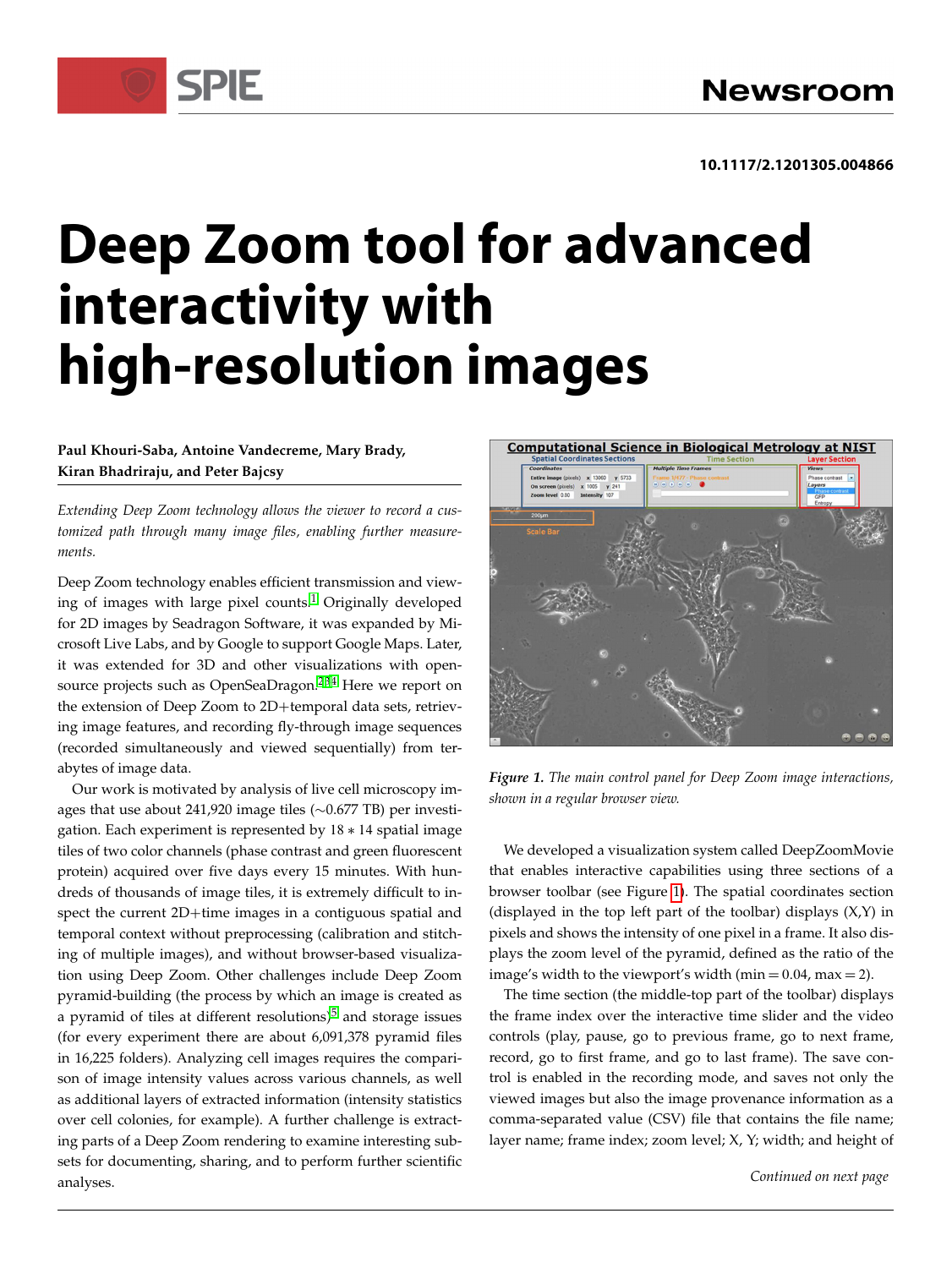

## **Newsroom**

#### **10.1117/2.1201305.004866 Page 2/3**

the recorded frame. The layer section (top right part of the toolbar) displays the drop-down menus for switching image layers and for changing the color of a scale bar.

All three sections are implemented on top of the SeaDragon JavaScript library. The DeepZoomMovie class is used in the same way as the SeaDragon Viewer class. To integrate it in a web page, we create a new DeepZoomMovie instance by specifying a parent container. To open a layer in the container, we call up the 'openLayer' method, with a JavaScript object notation item containing the characteristics of the layer, such as the path to the folder containing the DeepZoom images and the number of frames. The DeepZoomMovie class fires multiple events, so that a developer can interact with the DeepZoom-Movie class and update other parts of the web page accordingly. Currently, the available events are: layerChanged, frameChange, frameChanged, animation and mouseStop. In our application, those events allow updating of the mouse position, the pixel intensity, and the zoom level.

To interact with the image we use the left (click and drag) and middle (zoom) mouse buttons via the full control toolbar (see Figure [1\)](#page-0-0) in a regular browser mode, or a reduced tool bar in a full screen browser mode (see Figure [2\)](#page-1-0). Additional features leverage JavaScript libraries such as the jQuery slider (time slider) and JSZip (packaging all recorded frames), as well as the JavaScript array storage, to manage the information being recorded (see Figure [3\)](#page-1-1). Finally, we draw a scale bar on the rendered image to provide information on physical distances. We tested all functionalities in the latest versions of Firefox, Chrome, Safari, and Opera browsers.

<span id="page-1-0"></span>

*Figure 2. Reduced control panel for image interactions in a full-page browser view.*



<span id="page-1-1"></span>*Figure 3. A folder containing recorded frames. DeepZoomMovie images can be managed using JavaScript libraries and storage facilities.*

We developed DeepZoomMovie to explore 2D+time large microscopy images, but it also enables big image data research in many other applications. We added the provenance information to support traceability of analytical results obtained over image subsets, and to enable statistical sampling of big image volumes with spatial and temporal contiguity. We have deployed the current capabilities at the National Institute of Standards and Technology on 1.8TB of test image data, where cell biologists are using them to explore the potential of stem cell colonies. In the future, we plan to extend the DeepZoomMovie code to enable distance measurements and annotations.

*This work has been supported by the National Institute of Standards and Technology (NIST). We would like to acknowledge the Cell Systems Science Group, Biochemical Science Division at NIST for providing the data, and the team members of the computational science in biological metrology project at NIST for providing invaluable inputs to our work.*

#### **Disclaimer**

*Commercial products are identified in this document in order to specify the experimental procedure adequately. Such identification is not intended to imply recommendation or endorsement by the National Institute of Standards and Technology, nor is it intended to imply that the products identified are necessarily the best available for the purpose.*